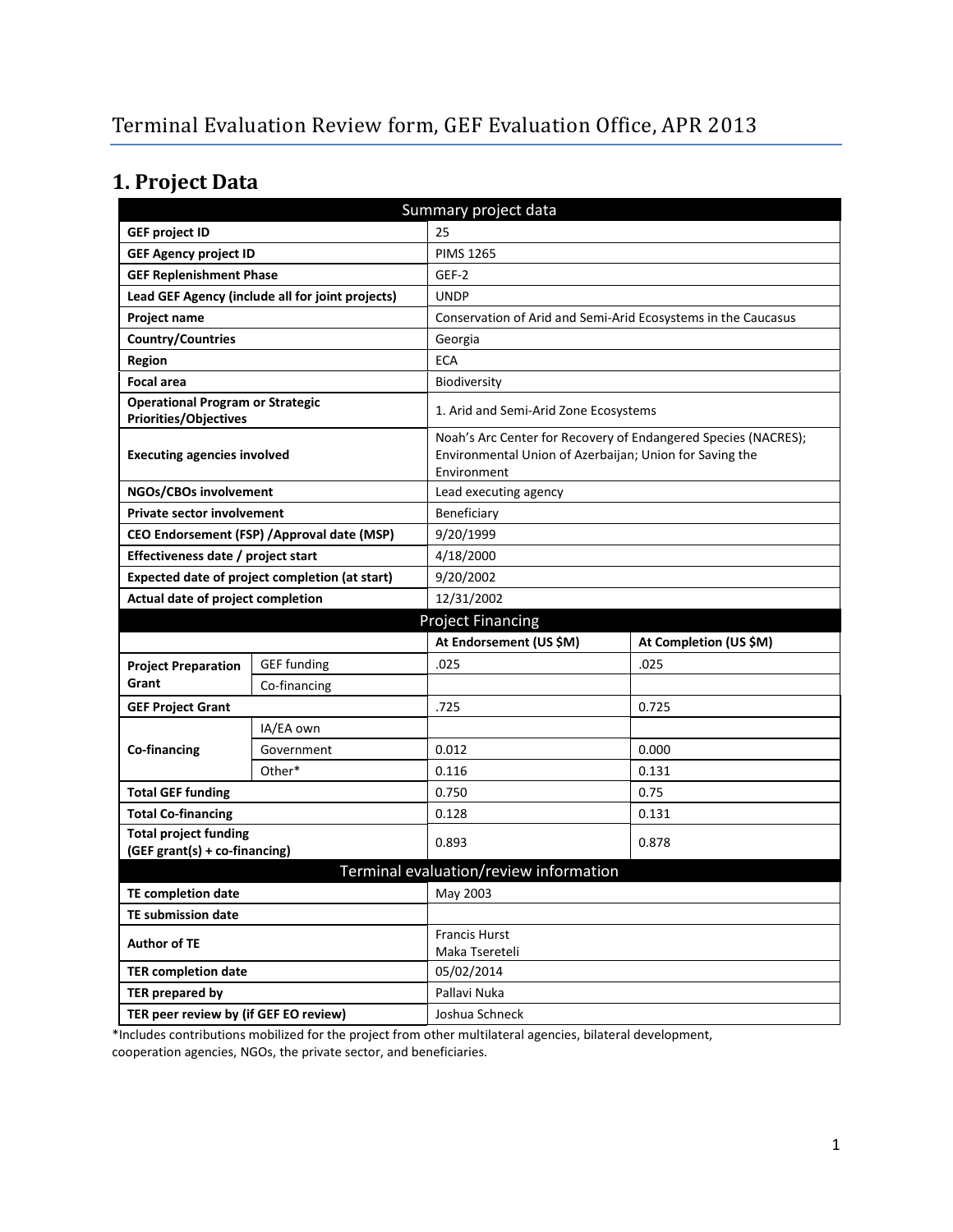## **2. Summary of Project Ratings**

| <b>Criteria</b>                                  | <b>Final PIR</b> | <b>IA Terminal</b><br><b>Evaluation</b> | <b>IA Evaluation</b><br><b>Office Review</b> | <b>GEF EO Review</b> |
|--------------------------------------------------|------------------|-----------------------------------------|----------------------------------------------|----------------------|
| <b>Project Outcomes</b>                          | MS               |                                         | ΝA                                           |                      |
| <b>Sustainability of Outcomes</b>                | <b>NA</b>        | L (Satisfactory)                        | ΝA                                           | ML                   |
| <b>M&amp;E Design</b>                            | NA               | ΝA                                      | <b>NA</b>                                    | MS                   |
| <b>M&amp;E</b> Implementation                    |                  |                                         | <b>NA</b>                                    | MS                   |
| <b>Quality of Implementation</b>                 | ΝA               |                                         | <b>NA</b>                                    |                      |
| <b>Quality of Execution</b>                      | <b>NA</b>        |                                         | <b>NA</b>                                    |                      |
| <b>Quality of the Terminal Evaluation Report</b> | ΝA               | ΝA                                      | ΝA                                           | <b>MS</b>            |

# **3. Project Objectives**

#### 3.1 Global Environmental Objectives of the project:

According to the TE report, the GEO was to "conserve a highly threatened Arid and Semi-arid ecosystem through the participatory planning and sustainable use of natural resources." The arid and semi-arid region stretching from southeastern Georgia, to northeastern Armenia and northwestern Azerbaijan contain globally significant biodiversity. Portions of this area serve to maintain population numbers and other portions are biological corridors. The project sought to address land degradation and biodiversity loss stemming from various human activities including intensive grazing, habitat conversion and over-hunting. The project also sought to fill "knowledge gaps" regarding biodiversity resources in the arid and semi-arid areas of the Caucusus, and it also aimed to improve regional collaboration on conservation efforts between Georgia, Azerbaijan and Armenia.

3.2 Development Objectives of the project:

As noted in the TE report, the immediate objectives of the project were:

1. To increase coordination among countries involved in participatory planning and sustainable management of natural resources.

2. To develop agreed-upon alternative land use strategies aimed at recovering and protecting the ecosystem and key species.

3. To increase awareness and develop management techniques for the sustainable use of biological resources among land users and other stakeholders.

3.3 Were there any **changes** in the Global Environmental Objectives, Development Objectives, or other activities during implementation?

**No** changes are noted in the TE report.

## **4. GEF EO assessment of Outcomes and Sustainability**

Please refer to the GEF Terminal Evaluation Review Guidelines for detail on the criteria for ratings.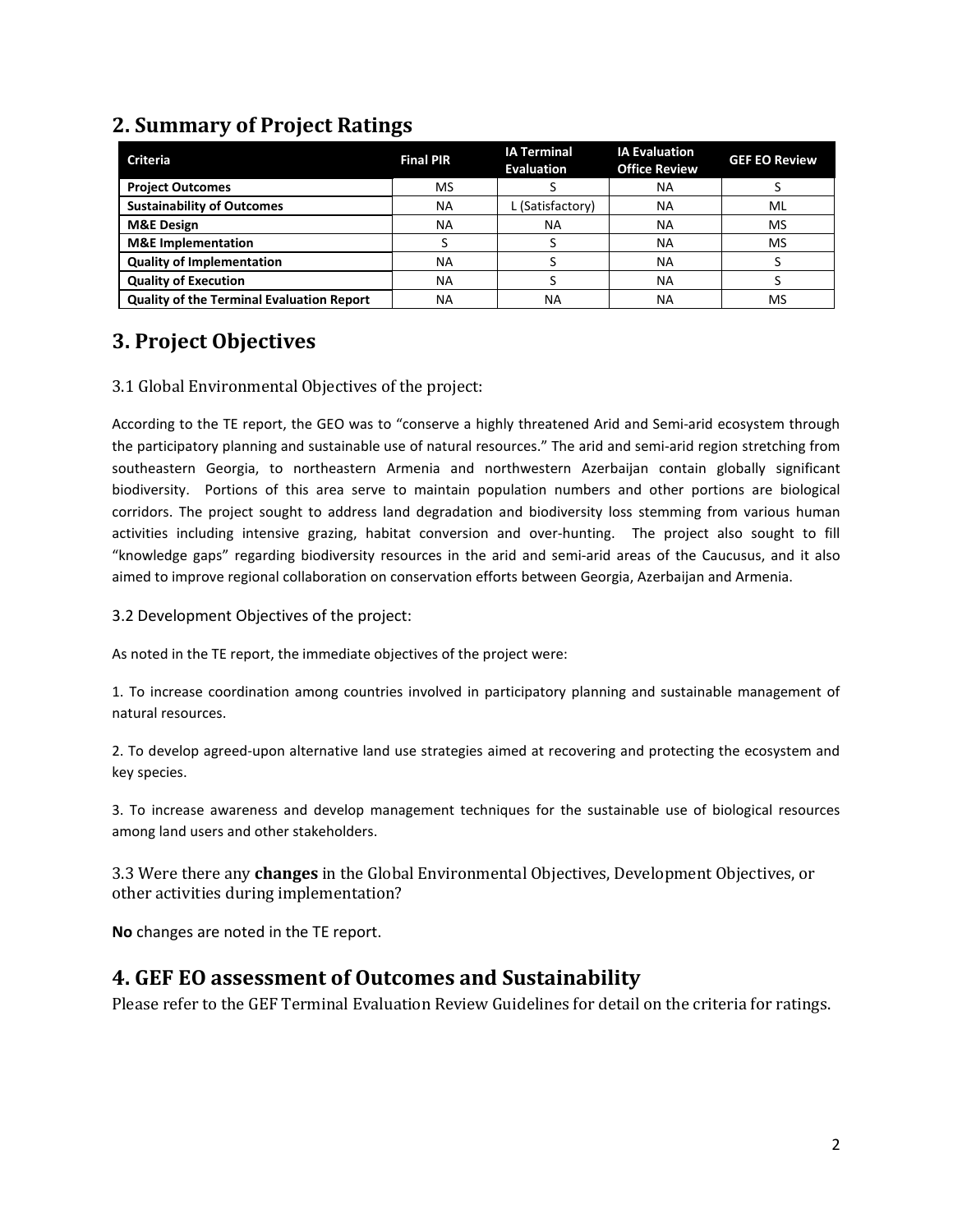Relevance can receive either a Satisfactory or Unsatisfactory rating. For Effectiveness and Cost efficiency, a six point rating scale is used (Highly Satisfactory to Highly Unsatisfactory), or Unable to Assess. Sustainability ratings are assessed on a four-point scale: Likely=no or negligible risk; Moderately Likely=low risk; Moderately Unlikely=substantial risks; Unlikely=high risk. In assessing a Sustainability rating please note if, and to what degree, sustainability of project outcomes is threatened by financial, sociopolitical, institutional/governance, or environmental factors.

Please justify ratings in the space below each box.

| 4.1 Relevance | Rating: Satisfactory |
|---------------|----------------------|
|               |                      |

The project was relevant to national priorities regarding conservation of threatened habitats and also the aims of the GEF biodiversity focal area. The project's environmental objective was consistent with the goals of GEF's OP1: Arid and Semi Arid Ecosystems and the Biodiversity focal area. The semi-arid zone targeted in this project was identified as a priority conservation area by Georgia's State Council in May 1992, and also highlighted in the 1996 Biodiversity Country Study. Following the Biodiversity Country Study, the Gov. of Georgia prepared a National Strategy and Action Plan (NSAP; also funded by GEF), with NACRES as the executing agency. This project thus complements the NSAP. The project also directly supported the objectives of another World Bank-GEF project, "Biodiversity Conservation in Forests in the Caucausus."

| <b>4.2 Effectiveness</b> | Rating: Satisfactory |
|--------------------------|----------------------|
|                          |                      |

Based on the reporting in the TE report, the project outcomes were largely commensurate with expectations. The project developed agreed-upon principles, guidelines and actions for conservation of the arid and semi-arid zone conservation. A biodiversity monitoring system for the arid and semi-arid zone was designed and a biodiversity database was established. Awareness of sustainable resource use increased and the pilot hunting farm project was successfully launched. This is consistent with the previous TER, which also found that "the project can be considered satisfactorily implemented as a majority of the objectives (in line with focal area program indicators) were successfully achieved."

From the previous TER:

1. The project brought together concerned countries; made it possible to evaluate the whole ecosystem and to prepare conservation action plans through a participatory process; acted as catalyst for several new cross-border projects in the region. The Plan for Arid and Semi-Arid Zone Management was developed and submitted for consideration to the Government of Georgia, academic and NGO communities, and all interested stakeholders. After a comprehensive discussion that followed, the plan was adopted as a guiding document for the ecosystem management. Considerable work has been carried out jointly with the Azerbaijani colleagues to develop guidelines and a plan for the ecosystem conservation in the territory of Azerbaijan that was submitted by way of recommendation to the Government of Azerbaijan.

2. The legal basis for the monitoring of biodiversity was improved, a study on the conservation of Key Species was initiated, implementation of management plan started. An awareness raising and constituency building process was initiated. At the request of the Ministry of Natural Resources and Environment of Georgia, a new version of the National Biodiversity Strategic Action Plan (NBSAP) was elaborated and submitted for approval to the Government of Georgia. Based on the course of project implementation and identified needs, relevant legislative amendments were proposed. Draft changes and amendments were submitted for consideration to the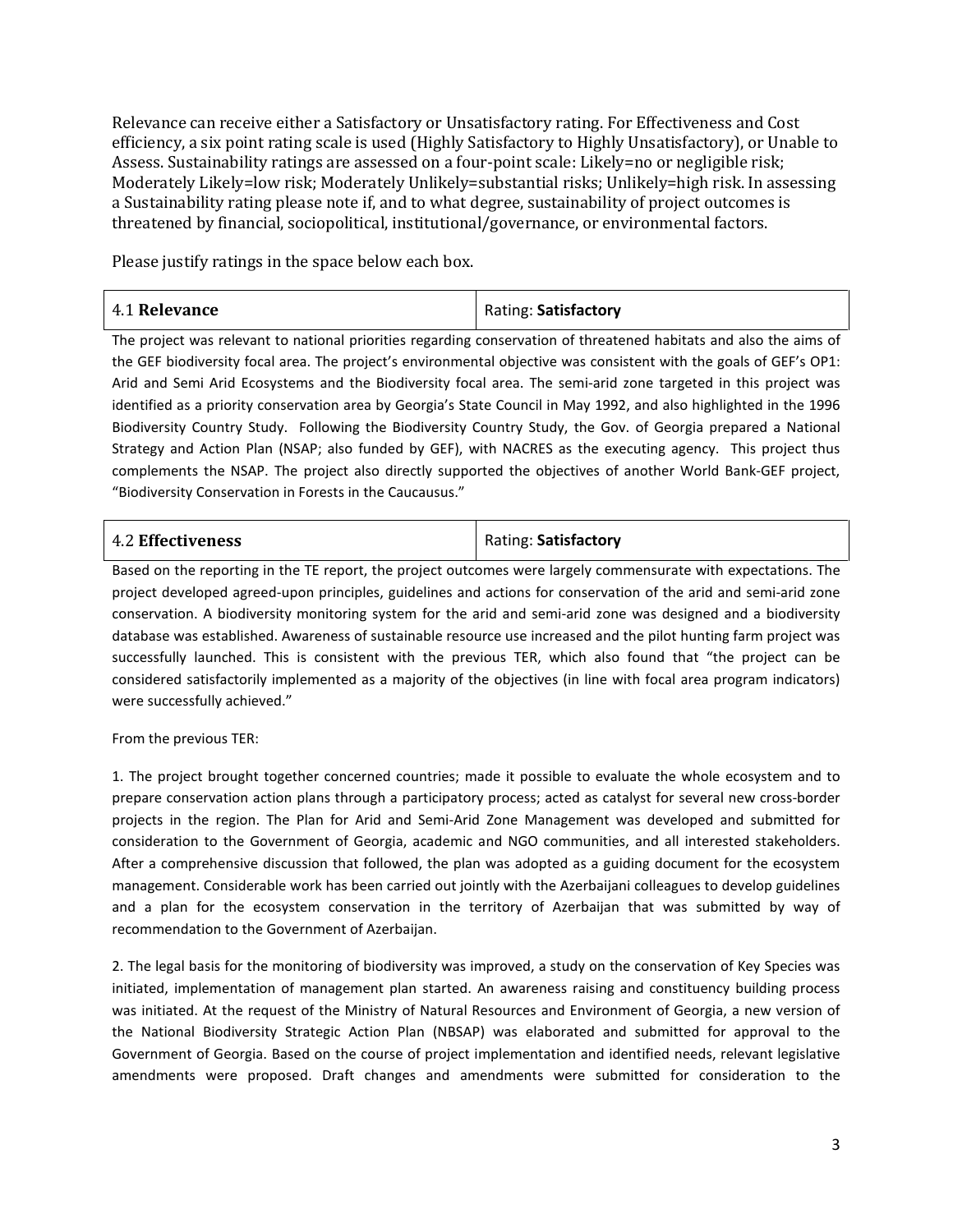Government of Georgia, and were adopted following the required procedures in the form of a normative act (Monitoring Regulation and Program).

3. Several publications, a series of training, workshops and meetings was held. A public awareness campaign on grazing issues was conducted, applying Participatory Rural Appraisal techniques. One of the main achievements of the project is that as a result of the educational campaign both local authorities and local people have admitted and realized the problems and more importantly have established links between the problems and underlying causes. Local stakeholders approached the project implementation unit (PIU) to request its support in initiating a new project that would target public awareness issues on grazing matters. The concept of the hunting farm has become known, and NACRES is now often approached for assistance in that area.

| <b>Rating: Satisfactory</b><br>4.3 Efficiency |
|-----------------------------------------------|
|-----------------------------------------------|

Project activities were completed within the 2-year implementation timeframe and actual costs were within the initial budget. According to the TE report, 99.7% of the GEF allocation was disbursed. The TE report notes that implementation was quite efficient. The NGO execution modality shielded the project from political changes and government turmoil during the implementation period. According to the TE report, the "high number of technical experts that were required for short-term inputs to various components were more efficiently engaged through NACRES" and "NACRES had a strong and effective network and was able to access other networks of civil society organizations more rapidly than might have been possible for a state institution."

The TE report measures projects cost effectiveness against: (i) compliance with the incremental cost criteria and securing co-funding and associated funding and, (ii) against the project completing the planned activities and meeting or exceeding the expected outcomes in terms of achievement of Global Environmental and Development Objectives as initially planned. Overall, the TE report finds that the project represents "value for money". While there were shortcomings in the development of alternative sustainable grazing regimes, the project met or exceeded expectations in other areas.

| 4.4 Sustainability | Rating: Moderately Likely |
|--------------------|---------------------------|
|                    |                           |

Financial (**ML**): According to the TE report, the executing agency, NACRES, has "proved itself an effective organisation for leveraging funds in the past" and "the broad political support appears to be in place and the relationships have been developed" to maintain a flow of financial resources. The TE report does not see financing as a significant risk to sustainability. However, direct government support is unlikely given the difficulties in raising even a small amount of government cash co-financing for the project. The project will have to continue to rely on external funding to continue activities and sustain benefits.

Socio-political (**L**): The TE report finds that the project was successful in raising environmental awareness and outreach to civil society and other environmental NGOs. However, the TE report also notes that the project needs to do more to address the issues of shepherds and other resource users in order to sustain impacts over the longterm. According to the earlier TER, "project target groups (including representatives of the Dalis Mta hunting farm, community based organizations and local authorities) regard the project activities as highly important for their region. Representatives of the target groups firmly believe that project activities should continue, which they formally expressed in various correspondence with the PIU. One of the main achievements of the project is that as a result of the educational campaign, both local authorities and local people have admitted and realized the problems and, more importantly, have established links between the problems and underlying causes. Local stakeholders approached the PIU and requested its support in initiating a new project that would target public awareness issues on grazing matters."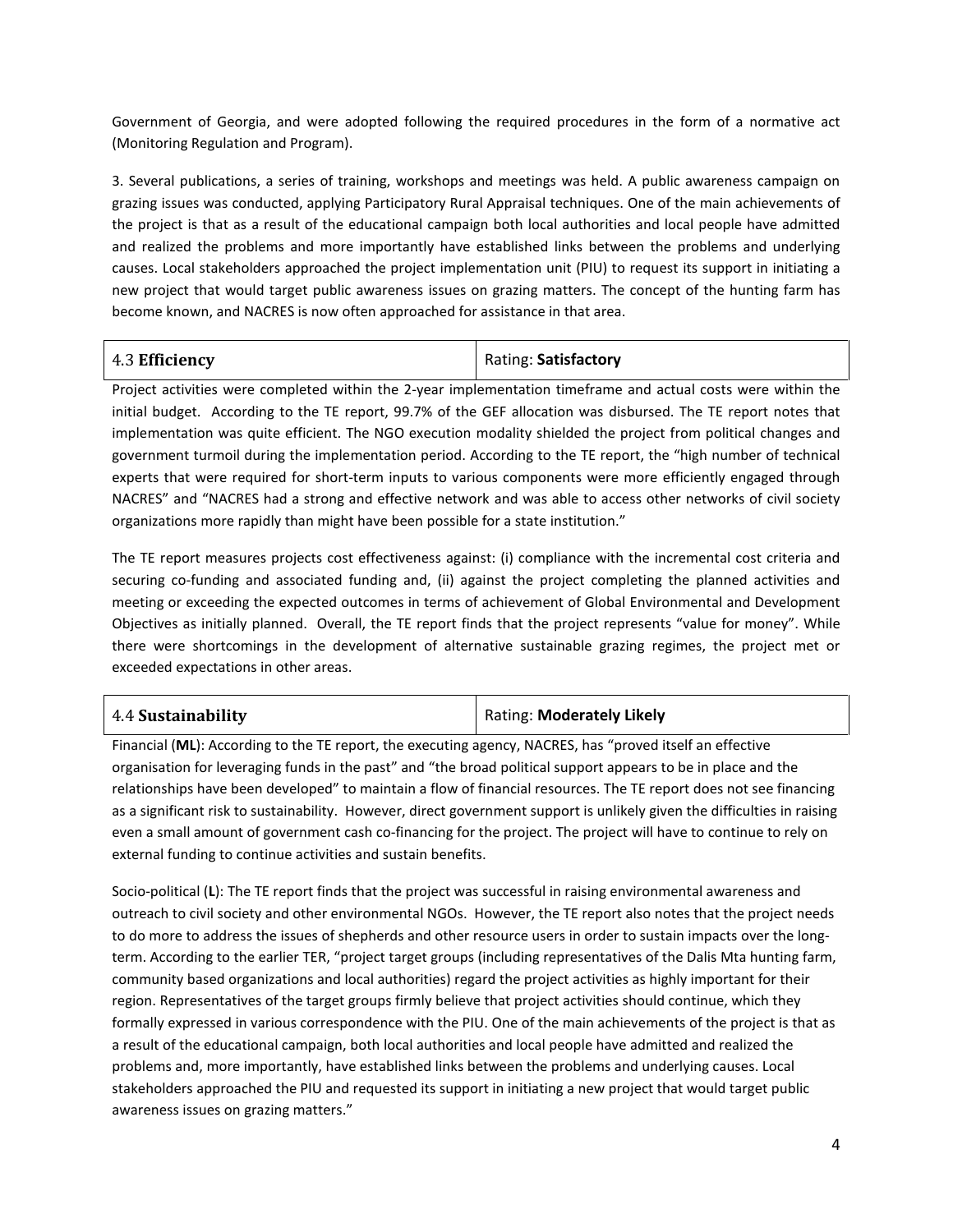Institutional (**ML**): Since the project was executed by the NGO, NACRES, there was limited capacity building in national or local government institutions. NACRES did collaborate with MoE on developing a monitoring system and a management plan. However the TE report notes that the management plan "lacked the appropriate linkages to local administrative institutions necessary for its effective implementation and therefore lacked a local institutional home." Additionally the TE report points to the need for a clearer framework for participation by local authorities.

Environmental: (**ML**) As noted in the TE report, overgrazing still remains to be addressed.

## **5. Processes and factors affecting attainment of project outcomes**

5.1 Co-financing. To what extent was the reported co-financing essential to the achievement of GEF objectives? If there was a difference in the level of expected co-financing and actual co-financing, then what were the reasons for it? Did the extent of materialization of co-financing affect project's outcomes and/or sustainability? If so, in what ways and through what causal linkages?

Promised co-financing was US\$ 0.128 M or about 14% of the total project budget. The actual co-financing was US\$ 0.131, slightly more than expected. The promised GoG contribution of US\$ 12,000 did not materialize. The TE report notes that at the time of project implementation "the GoG was in turmoil and suffering from serious financial constraints," and that the executing agency, NACRES, covered this shortfall from their own funds. At CEO endorsement NACRES had committed US\$ 0.086 M in co-financing, but actual contributions were higher at US\$ 0.100 M. Committed and actual contributions from FFI were US\$ 0.030 M.

5.2 Project extensions and/or delays. If there were delays in project implementation and completion, then what were the reasons for it? Did the delay affect the project's outcomes and/or sustainability? If so, in what ways and through what causal linkages?

None noted.

5.3 Country ownership. Assess the extent to which country ownership has affected project outcomes and sustainability? Describe the ways in which it affected outcomes and sustainability, highlighting the causal links:

This was largely a local NGO-driven project. According to the TE report, the NEX/NGO execution modality fostered "a strong feeling of country ownership both within NACRES, other civil society organizations and the GoG." The project enhanced national capacities for conservation through the involvement of NACRES and the other civil society organizations. According to the TE report, this had "a considerable impact upon the projects sustainability, particularly with regards to supporting the long-term process of land use reform."

Government ownership of the project was more limited. According to the TE report, government participation in the project was hampered "the general lack of resources within the Ministry of Environment, the short time since independence and the generally chaotic system of government prevailing prior to 2003 meant that much of the policy and legislation was espoused and there was very little chance of the GoG delivering on its stated policy goals." The project's final report notes that the MoE was "unable to initiate the actual implementation of the biodiversity monitoring system on the ground" and further unable to enforce "legislation on the ground" leading to "uncontrolled distribution of goods" as well as "chaotic and qualitative transformations concerning land and sheep ownership patterns." This forced the project to re-think and re-design some of its components. While the government was incapable of taking ownership of the project, the TE report does note that "support amongst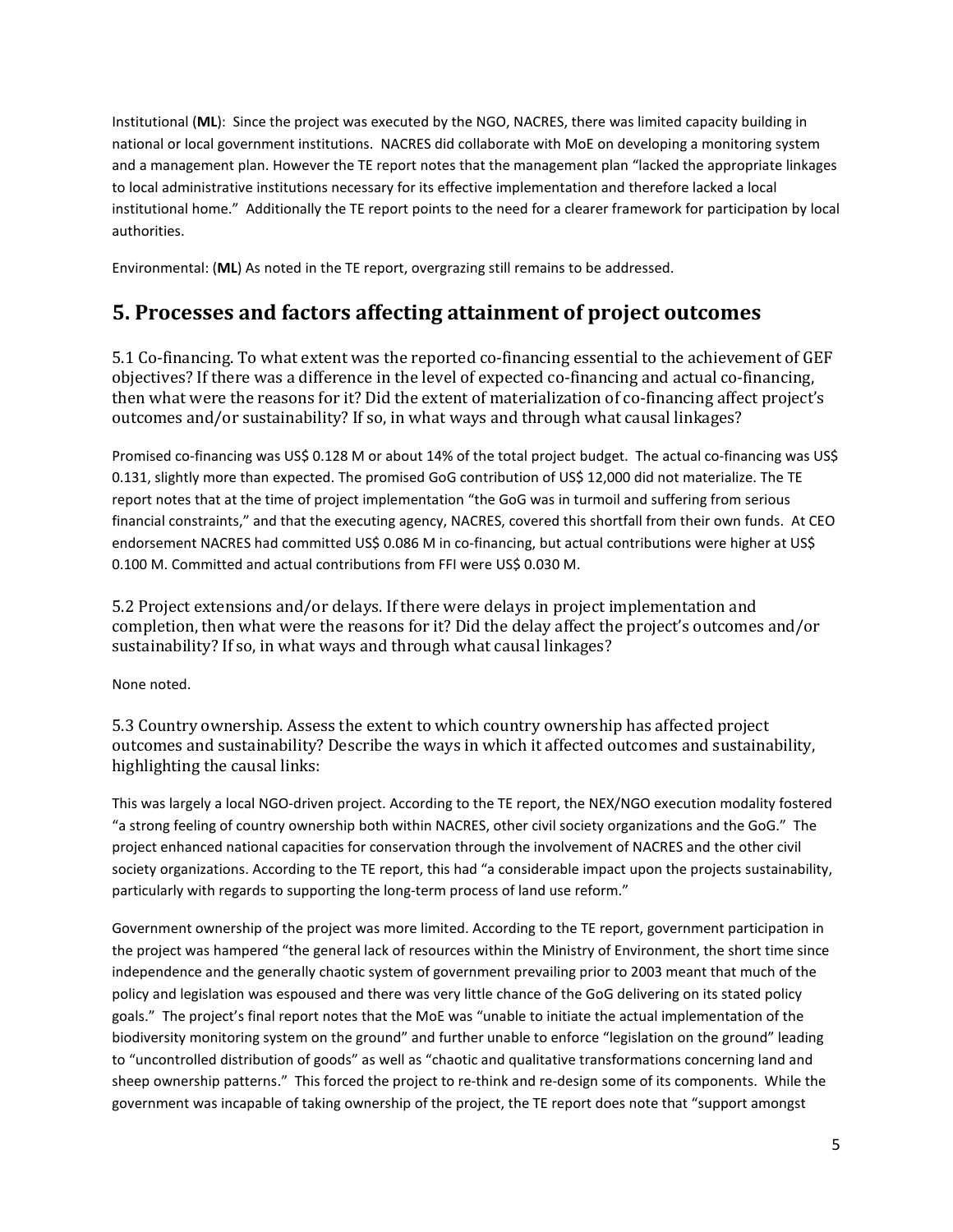individuals within the government appears to have been good and GoG participation in the Steering Committee was one demonstration of this commitment."

# **6. Assessment of project's Monitoring and Evaluation system**

Ratings are assessed on a six point scale: Highly Satisfactory=no shortcomings in this M&E component; Satisfactory=minor shortcomings in this M&E component; Moderately Satisfactory=moderate shortcomings in this M&E component; Moderately Unsatisfactory=significant shortcomings in this M&E component; Unsatisfactory=major shortcomings in this M&E component; Highly Unsatisfactory=there were no project M&E systems.

Please justify ratings in the space below each box.

| 6.1 M&E Design at entry                                                                                                                                                                                                        | <b>Rating: Moderately Satisfactory</b> |
|--------------------------------------------------------------------------------------------------------------------------------------------------------------------------------------------------------------------------------|----------------------------------------|
| the contract the contract of the contract of the contract of the contract of the contract of the contract of the contract of the contract of the contract of the contract of the contract of the contract of the contract of t |                                        |

The M&E design at entry includes a logical framework matrix and a timeline for activities. The logframe outlines project objectives, outputs, and activities, as well as indicators, means of verification and assumptions. There was no assignment of responsibilities for M&E tasks and there was no separate M&E budget.

| 6.2 M&E Implementation | Rating: Moderately Satisfactory |
|------------------------|---------------------------------|
|                        |                                 |

According to the TE report, "project implementation appears to have adhered to the log frame during the project and this is reflected in the reporting." However, it's not clear how much the logframe was actually used as a management tool. The logframe was never revised although there were significant changes to project activities. For example, when it was found that Objective 3 – to increase awareness and implement land management techniques was only partly achievable within the project timeframe, a decision was made to concentrate efforts on raising awareness rather than implementing the proposed rotational grazing regime.

# **7. Assessment of project implementation and execution**

Quality of Implementation includes the quality of project design, as well as the quality of supervision and assistance provided by implementing agency(s) to execution agencies throughout project implementation. Quality of Execution covers the effectiveness of the executing agency(s) in performing its roles and responsibilities. In both instances, the focus is upon factors that are largely within the control of the respective implementing and executing agency(s). A six point rating scale is used (Highly Satisfactory to Highly Unsatisfactory), or Unable to Assess.

Please justify ratings in the space below each box.

| 7.1 Quality of Project Implementation | Rating: Satisfactory |
|---------------------------------------|----------------------|
|---------------------------------------|----------------------|

Based on the information in the TE report, the implementing agency, UNDP, had a good working relationship with the executing agency, NACRES, and took an active part in project preparation and implementation. The project design was well formulated given the context at the time of preparation and implementation arrangements took advantage of the strong NGO/civil society sector in Georgia.

During implementation, the UNDP Country Office played an important role in maintaining good relations with the extensive network of stakeholders including the Govt. of Georgia and civil society groups. The TE report finds that the "implementation modalities of NEX/NGO execution provided a great deal of flexibility ensuring that the project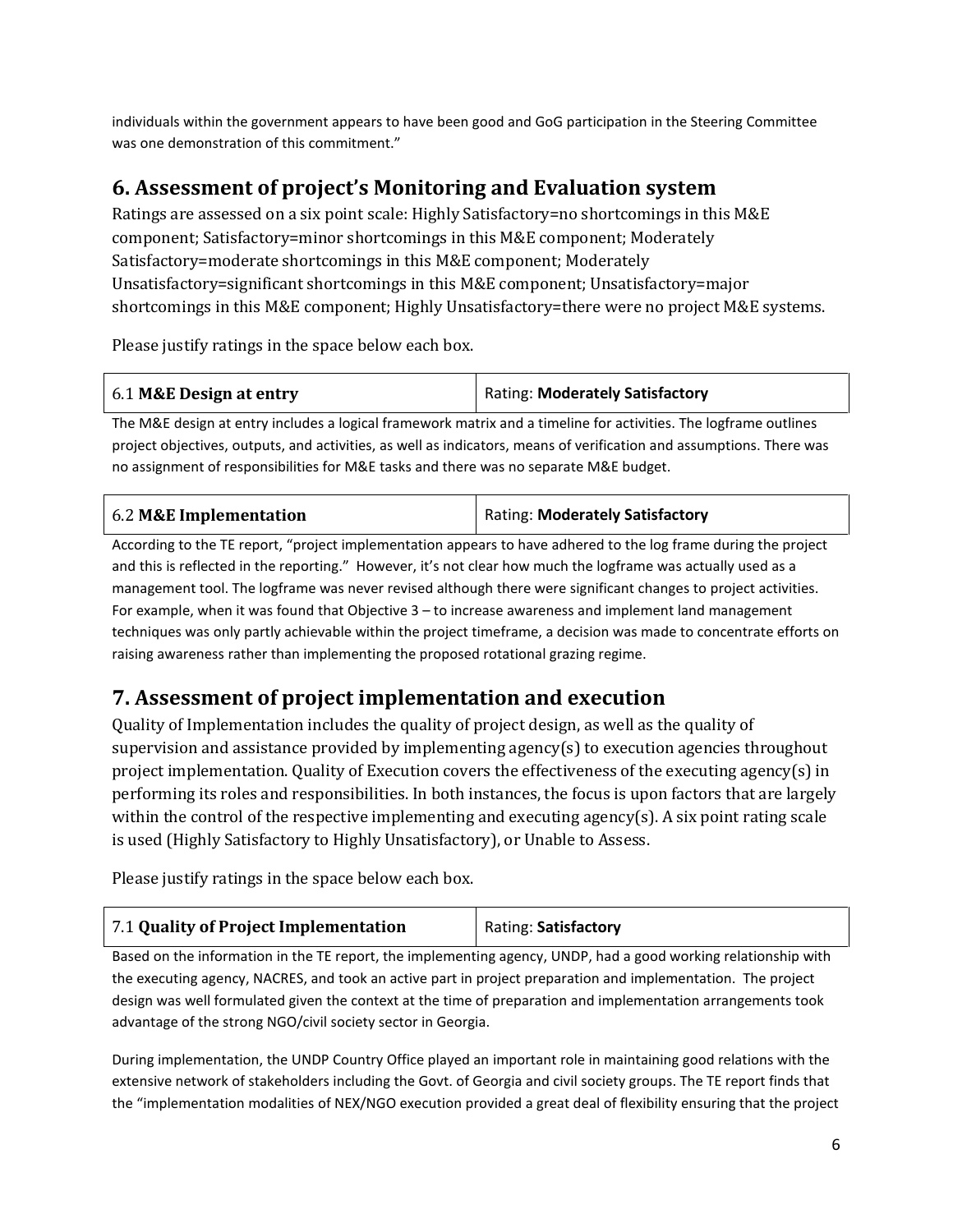was firmly embedded at the national level and effectively building the capacity of the NGO (NACRES). As a result the project appears to have been regarded as a national or NACRES project and less of a UNDP/GEF project reflecting a genuine national interest."

According to the TE report, UNDP oversight and supervision of the project was efficient and streamlined. The TE report notes that the "speed with which the project was developed, agreed and funded and successfully implemented suggests that there is considerable merit to the UNDP/GEF CO procedures."

There appears to have been no independent evaluation of the project until 2006, but, a final report was prepared by a consultant in 2002.

| 7.2 Quality of Project Execution | Rating: Satisfactory |
|----------------------------------|----------------------|
|----------------------------------|----------------------|

Based on the information in the TE report the capacity of the executing agency, Noah's Arc Center for Recovery of Endangered Species (NACRES), was an important factor in the successful implementation of the project. NACRES combined sound administration with good project management and understanding of the technical issues. Workplans and reporting appear to have been realistic and timely, while implementation was efficient and effective. When it became clear that improved grazing regimes were not possible, the decision to concentrate remaining resources on awareness-raising was a good instance of adaptive management and it made the best use of the resources.

However, according to the TE report, NACRES lacked sufficient capacity to carry out the socio-economic analysis, set priorities and adequately cost measures that were necessary to integrate the management plan into the local administrative and planning framework.

The TE report also notes that NACRES also developed a strong working relationship with Fauna and Flora International (FFI), a well-established and highly regarded international conservation organization. FFI provided considerable in kind support to both NACRES as the EA and the project as a whole.

## **8. Assessment of Project Impacts**

8.1 Environmental Change. Describe the changes in environmental stress and environmental status that occurred by the end of the project. Include both quantitative and qualitative changes documented, sources of information for these changes, and how project activities contributed to or hindered these changes. Also include how contextual factors have contributed to or hindered these changes.

No changes in environmental stress or status were noted in the TE report.

8.2 Socioeconomic change. Describe any changes in human well-being (income, education, health, community relationships, etc.) that occurred by the end of the project. Include both quantitative and qualitative changes documented, sources of information for these changes, and how project activities contributed to or hindered these changes. Also include how contextual factors have contributed to or hindered these changes.

No changes in socioeconomic status were noted in the TE report.

8.3 Capacity and governance changes. Describe notable changes in capacities and governance that can lead to large-scale action (both mass and legislative) bringing about positive environmental change.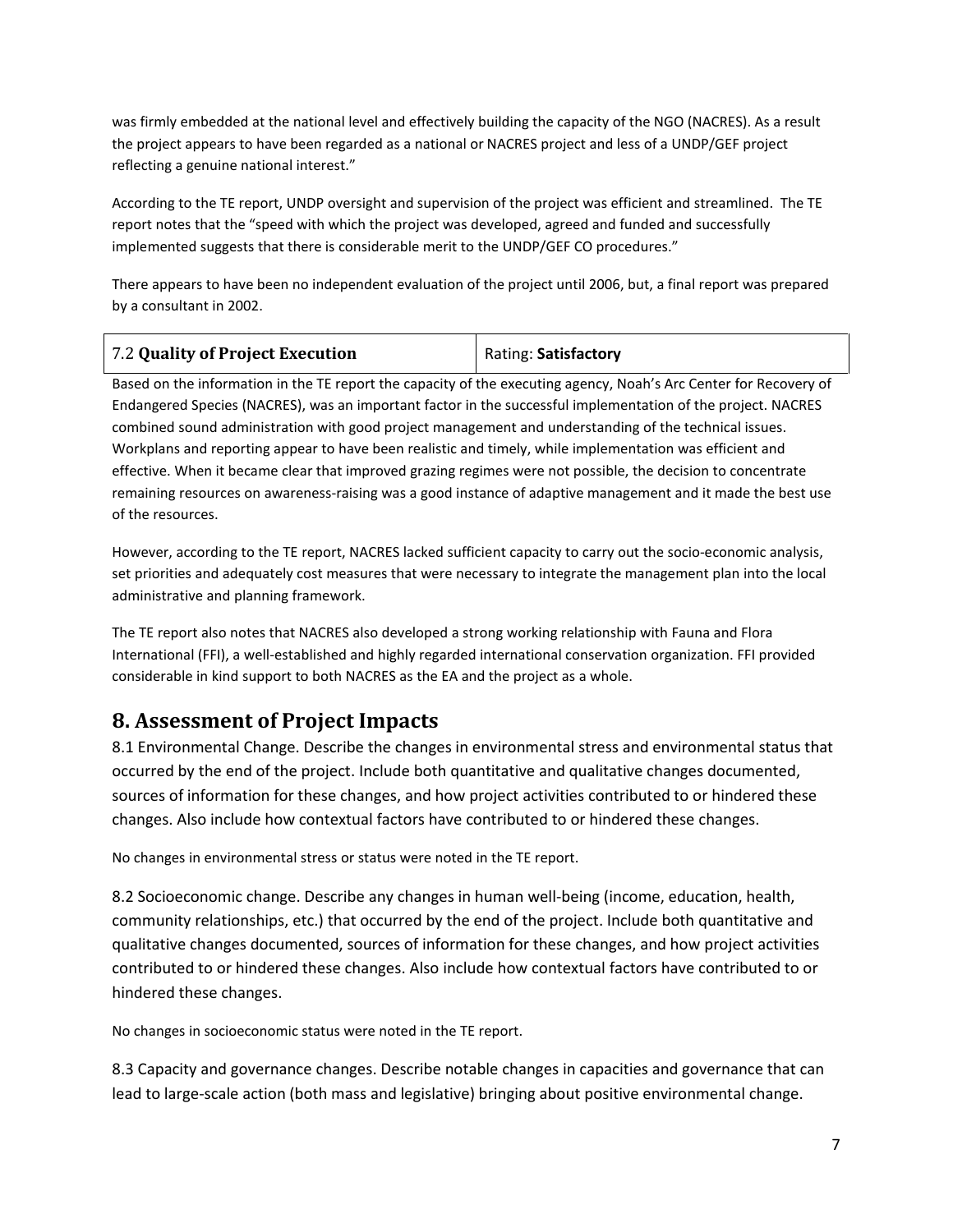"Capacities" include awareness, knowledge, skills, infrastructure, and environmental monitoring systems, among others. "Governance" refers to decision-making processes, structures and systems, including access to and use of information, and thus would include laws, administrative bodies, trustbuilding and conflict resolution processes, information-sharing systems, etc. Indicate how project activities contributed to/ hindered these changes, as well as how contextual factors have influenced these changes.

#### a) Capacities

The project developed the skills and capacity of a number of organizations. NACRES, and the consortium of civil society organizations that participated in the project, benefited from the project and lessons and skills are firmly embedded in the organization. Civil society organizations appear to have stepped in to fill the vacuum that resulted from the chaotic situation that prevailed in government prior to 2003. These civil society organizations retain the institutional memory that would normally be held by government institutions. While they are not a replacement for statutory agencies, they fulfil a vital and effective role in society.

The project also designed a monitoring system and established a biodiversity database. NACRES is working with the MoE to operationalize the monitoring system.

#### b) Governance

The project contributed to the development of cross border collaboration and strategies for recovering and conserving the ecosystem and key species. The project established a dialogue between public organisations and institutions in Georgia, Armenia and Azerbaijan. The TE report notes that the project has "put in place a robust and rational framework that will allow the process of change to take place. However, this will require further support to develop a system of land use that is equitable and ecologically sustainable."

Project activities have strengthened the legal basis for biodiversity monitoring. At the request of the Ministry of Natural Resources and Environment of Georgia, a new version of the National Biodiversity Strategic Action Plan (NBSAP) was elaborated and submitted for approval to the Government of Georgia. Based on the course of project implementation and identified needs, relevant legislative amendments were proposed. Draft changes and amendments were submitted for consideration to the Government of Georgia, and were adopted following the required procedures in the form of a normative act: Monitoring Regulation and Program.

8.4 Unintended impacts. Describe any impacts not targeted by the project, whether positive or negative, affecting either ecological or social aspects. Indicate the factors that contributed to these unintended impacts occurring.

#### None identified.

8.5 Adoption of GEF initiatives at scale. Identify any initiatives (e.g. technologies, approaches, financing instruments, implementing bodies, legal frameworks, information systems) that have been mainstreamed, replicated and/or scaled up by government and other stakeholders by project end. Include the extent to which this broader adoption has taken place, e.g. if plans and resources have been established but no actual adoption has taken place, or if market change and large-scale environmental benefits have begun to occur. Indicate how project activities and other contextual factors contributed to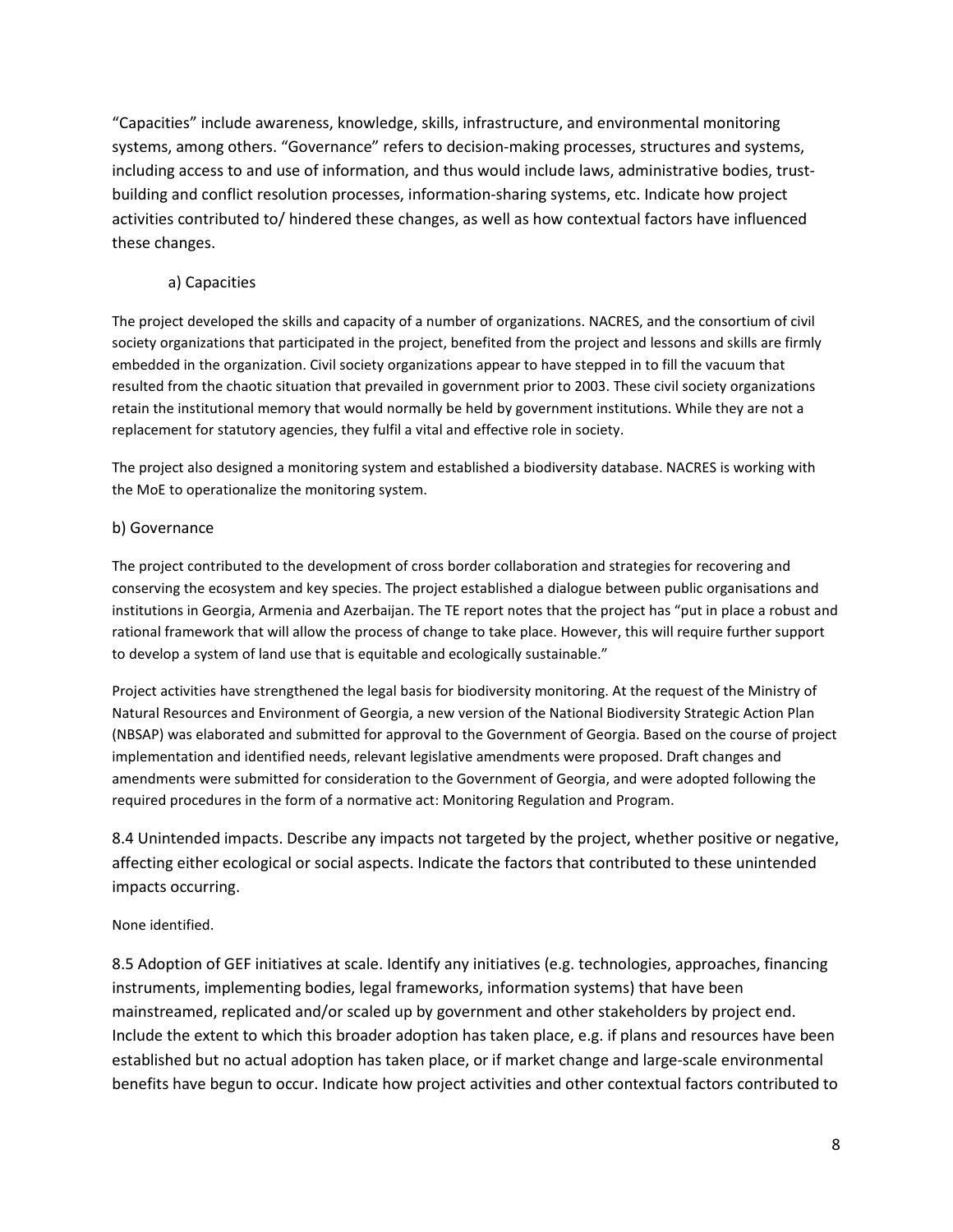these taking place. If broader adoption has not taken place as expected, indicate which factors (both project-related and contextual) have hindered this from happening.

The project successfully launched a pilot (model) hunting farm to highlight sustainable hunting and wildlife management techniques. At the time of the TE report, this not been replicated elsewhere in Georgia, but the farm has trained a number of trackers and NACRES was seeking funding to scale-up and/or replicate the farm.

#### **9. Lessons and recommendations**

9.1 Briefly describe the key lessons, good practices, or approaches mentioned in the terminal evaluation report that could have application for other GEF projects.

- 1. In most instances, neither the state nor the leaseholders of pastures have the capacity or motivation to impose any grazing regulations on the pasturelands.
- 2. Not all resource users in the system will consider ecological sustainability as a priority. They are responding to a number of different forces (economic, tenurial, political and cultural). However, in an uncertain world they will attempt to maximize profit against an uncertain future. This does not make them "bad" people; it is a sensible response to the uncertainty that they face, and a natural response to risk.
- 3. One of the most promising achievements of the project occurred when resource tenure, authority, responsibility, cost and benefit were brought together in one unit of management, the *hunting farm*.
- 4. The traditional rotational grazing system that the project hoped to re-establish was in fact a common property system. This system would have conferred strong ownership rights upon the "members" linking *cost* and *benefit*, and, *authority* and *responsibility* within the unit of management. It would have had strongly defined tenure rights providing the long-term security of "ownership" that provided the motivation for investing in the future. Furthermore, it would have had effective institutional structures for internal management and control, determining membership of the commonage and defining relationships with external agencies and neighbors. This historical common property regime was severely disrupted during the Soviet Union by the imposition of a "command and control" economy and the subsequent creation of *Kolkhozes* and *Sovkhozes* or *collective farms* and has not recovered following independence. The challenge now, as over most of the CIS, is developing a system that equitably incorporates the components of tenure, cost and benefit, authority and responsibility within a defined user group and within the framework of modern government and an emergent free-market economy.
- 5. Well thought out monitoring, whether from background monitoring or focused studies, provided the information that allowed an adaptive management approach in implementing the project.

9.2 Briefly describe the recommendations given in the terminal evaluation.

- 1. **Across borders relationships** Funding should be sourced to further develop these important international links with Armenia and Azerbaijan and follow up visits are arranged.
- 2. **Ecosystem monitoring** The MAP 1 database should be updated periodically and a mapping component should be added to the system.
- 3. **The WB/GEF GPADP Vashlovani National Park Project** Disseminate the project experience relating to rotational grazing, the availability of grazing and the complexity of the overall system when planning traditional use areas within the protected areas and in particular when considering resettlement of resource users into a system that is probably now at capacity. This could be achieved by sharing the Lessons Learned document with the WB/GEF GPADP through a seminar or round table meeting presented by NACRES personnel who worked on these aspects of the CASEC project and have a good understanding of the complexities of the system.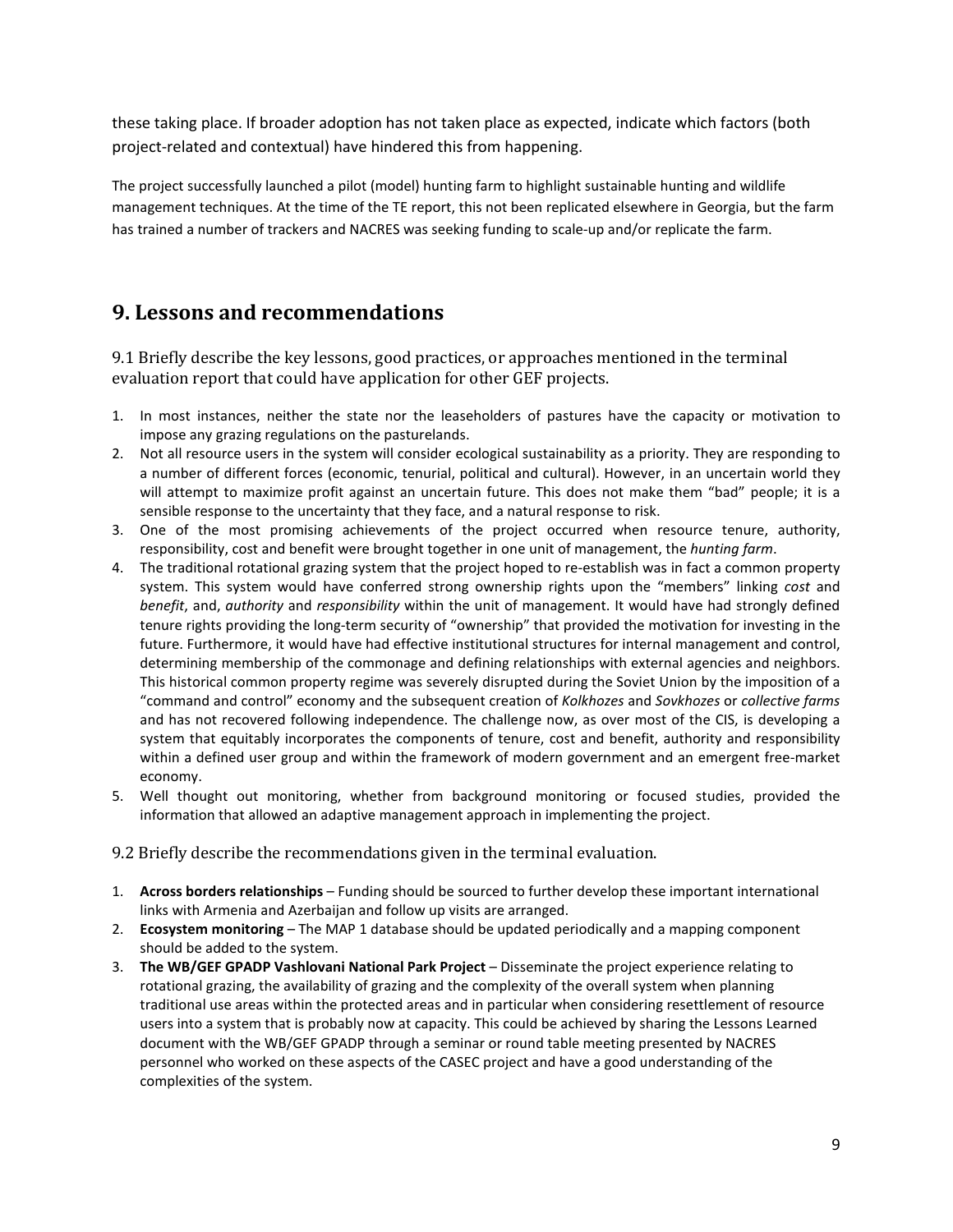- 4. **Hunting farm development** NACRES should continue to provide technical assistance to the Dalis Mta Hunting Farm, investigating ways in which habitat management can increase productivity of target species and conducting a financial review after the next hunting season. NACRES should consider developing a relationship with the British Association of Shooting and Conservation (BASC), with a view to developing the hunting farm approach to conservation (or alternatively the Federation of associations for hunting and conservation of the EU, FACE).
- **5. GEF should continue to support** *the process* by funding the development of a follow up project or programme that builds on the experience gained so far. The scope of the intervention should be extended to include summer pastures and the migratory corridors. …It would require a strong commitment from the GoG to address these issues and could create the necessary management linkages between summer and winter pastures. One possible approach to this would be the creation of a Biosphere Reserve. Whether a biosphere reserve approach is used or not, the project or programme would need to be embedded at the local sociopolitical and administrative level and have mutli-agency support if it is to effectively bring about changes in the land use management outside of the protected areas system.
- **6. Sharing the experience** Other GEF projects in the CIS should take advantage of the positive experiences of the project. One such project is the Nuratau Kyzlekum Biosphere Reserve that is attempting similar activities particularly in relation to the hunting farm and approach to the issues of grazing.

# **10. Quality of the Terminal Evaluation Report**

A six point rating scale is used for each sub-criteria and overall rating of the terminal evaluation report (Highly Satisfactory to Highly Unsatisfactory)

| Criteria                                                                                                                                                | <b>GEF EO comments</b>                                                                                                                                                                                                                                                                        | Rating    |
|---------------------------------------------------------------------------------------------------------------------------------------------------------|-----------------------------------------------------------------------------------------------------------------------------------------------------------------------------------------------------------------------------------------------------------------------------------------------|-----------|
| To what extent does the report<br>contain an assessment of relevant<br>outcomes and impacts of the<br>project and the achievement of the<br>objectives? | The assessment of outcomes and impacts is based on the<br>project's original logframe. The assessment is disorganized<br>and difficult to follow. Much of the report focuses on<br>implementation with only 3 paragraphs discussing<br>results/outcomes.                                      | <b>MS</b> |
| To what extent is the report<br>internally consistent, the evidence<br>presented complete and convincing,<br>and ratings well substantiated?            | There are minor inconsistencies in the breakdown of co-<br>financing. Ratings are provided for each objective, and<br>outcome without clear justification of the ratings.                                                                                                                     | <b>MS</b> |
| To what extent does the report<br>properly assess project<br>sustainability and/or project exit<br>strategy?                                            | The sustainability assessment looks at sustainability of<br>global environmental benefits in detail, with consideration<br>of financial, political and institutional risks.                                                                                                                   | S         |
| To what extent are the lessons<br>learned supported by the evidence<br>presented and are they<br>comprehensive?                                         | Lessons learned are supported by the evidence presented<br>on project implementation. The lessons appear to be<br>comprehensive.                                                                                                                                                              | S         |
| Does the report include the actual<br>project costs (total and per activity)<br>and actual co-financing used?                                           | The report does not include project costs. Actual co-<br>financing figures are presented.                                                                                                                                                                                                     | <b>MS</b> |
| Assess the quality of the report's<br>evaluation of project M&E systems:                                                                                | There is no assessment of M&E design at entry. The<br>discussion of M&E implementation is brief.                                                                                                                                                                                              | <b>MS</b> |
| <b>Overall TE Rating</b>                                                                                                                                | The TE report contains detailed information on project<br>implementation. However the presentation would benefit<br>from greater organization. The outcome assessment in<br>particular could be more detailed with better justification<br>for the ratings on all the outputs and objectives. | <b>MS</b> |